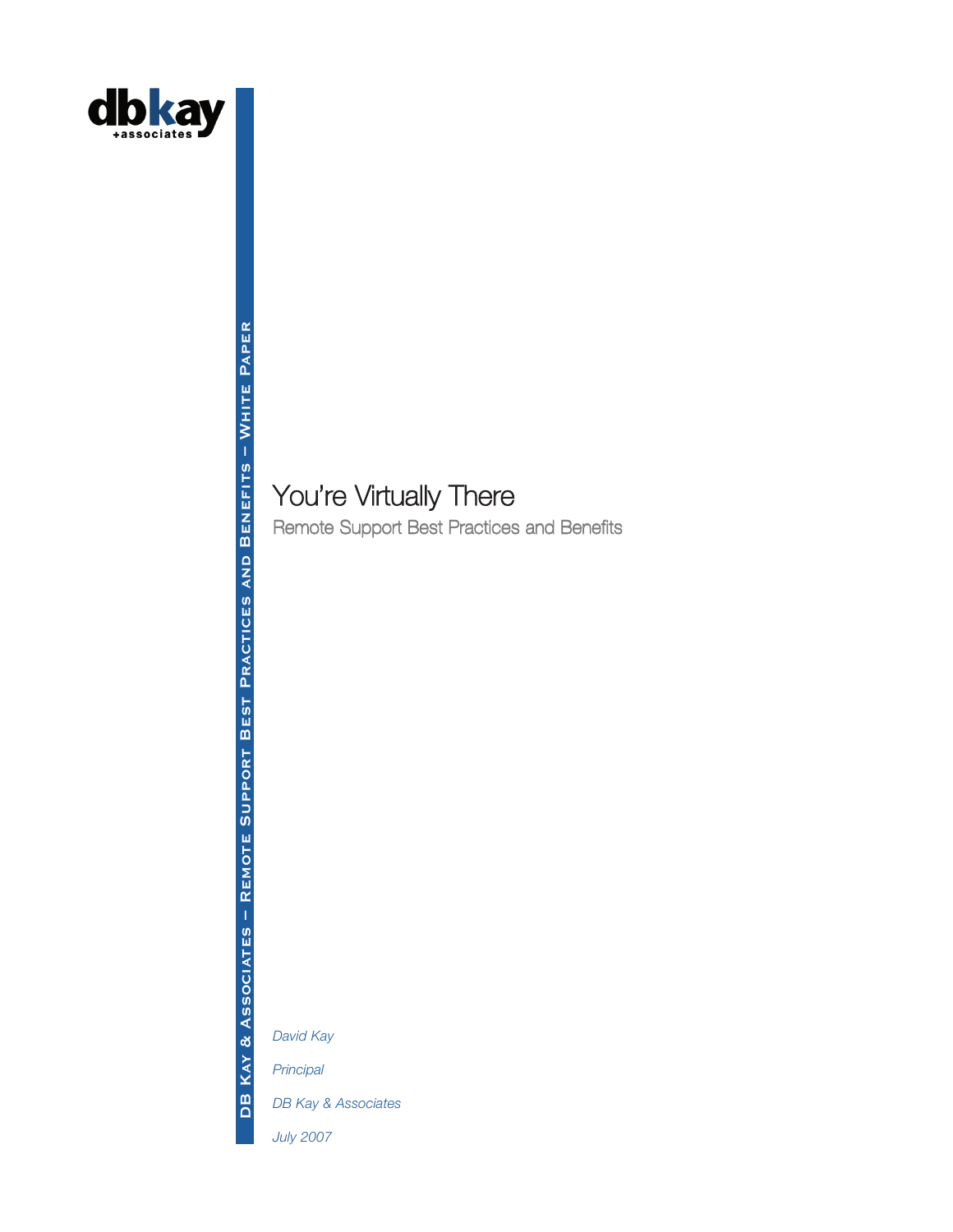

- *Inefficient*
- *Error-prone*
- *Frustrating*
- *Longer time to relief*

• *Closed at first call*

• *Instructional* • *Loyalty-building*

## **Before Remote Access**

The reservation system's not working. Your neck is on the line. IT did some kind of database upgrade they said wouldn't make any difference, but it must have changed something important. You call your vendor's support line and listen to hold music. You can feel your blood pressure rise.

You finally get through to the technical support representative (TSR). He's listens—impatiently, it seems to you—while you explain what you're seeing on the screen, and confirms that data base changes could result in exactly the error you are seeing. Unfortunately, to get to the bottom of the problem, he's going to have to get a bunch of configuration files and settings from your system to try to replicate the error on his machine. "Take careful notes," he says. "The procedures for getting the information I need are a little tricky, and I need to get it all before I can start debugging. Ready? First right click on 'Properties,' then find the 'Advanced' tab, then…

Ten minutes later, you screen is full of notes telling you how to get all the information he needs, and he's promised to call you just as soon as he gets your email with all the settings. You work through arcane menus you get the feeling you were never meant to never see. A half hour later, you send him an email with many attachments and sit looking expectantly at the phone. You check your watch, and see that only five minutes have passed since you checked last.

Twenty minutes later, the phone rings again, and you answer it immediately. "Whoops!" the TSR starts. "We forgot about the database DLL versions. I'll need those, too, to recreate your system. Ready to take more notes?" You sit back in your chair, increasingly certain that your customers are going to continue seeing an error message when they try to make their online reservations.

# **With Remote Access**

The reservation system's not working. Your neck is on the line. IT did some kind of database upgrade they said wouldn't make any difference, but it must have changed something important. You call support and are pleased when you ring right through to a TSR. You feel yourself starting to relax a bit.

The TSR confirms that database changes could result in exactly the error you're seeing. "Let's take a look," she says. "Do you mind if I see what's on your screen? It's completely secure—your Chief Security Officer reviewed our technology and approved it." You click the "OK" button on your screen to authorize sharing.

She asks you to look at a few things for her and then says, "It might be quicker if I 'drive'. You watch while I explain what I'm doing, in case you ever need to look at this stuff again." You click "OK" again and look at your screen, encouraged and interested, as the TSR steps you through her debugging process and figures out the exact configuration change that's needed.

"Well, it looks like that's all taken care of. Anything else I can help you with today?"

"No, thank you!" You sit back in your chair, relieved, and then watch the status monitors as reservations start being processed again.

**SUPPORT** • *Shorter time to relief*REMOTE & ASSOCIATES **DB KAY** 

DB KAY & Associates – Remote Support Best Practices and Benefits – White Paper

**BEST** 

**Remote Support Best Practices and Benefits – White Paper**

PRACTICES

**QNA** 

PAPER

WHITE

**BENEFITS**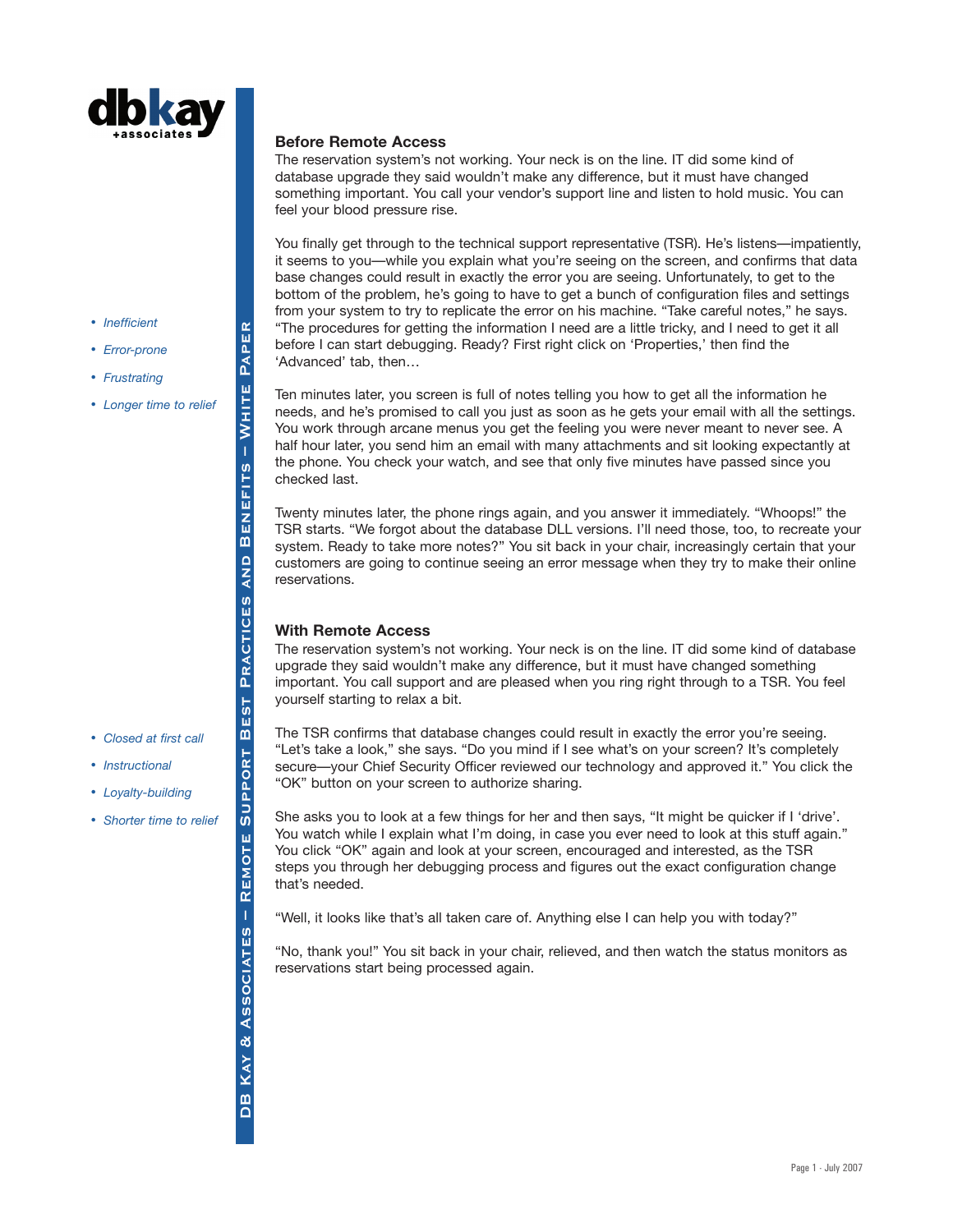

# Executive Summary

*"The customer reaction to using [remote support] has been very positive: it's as close as you can get to having someone come out to your desk and help you. The customers sense that. It's the next best thing to a visit."* – Manager, Hardware and Software Support, Test and Measurement Company

Centralization was the first great innovation of technical support. As mainframes with their dedicated cadre of technicians increasingly gave way to the widespread deployment of complex software running on a broad array of off-the-shelf hardware, on-site support was no longer practical.

But in the process, something important was lost. Field service technicians were with the equipment, but TSRs in remote centers had to work through customer intermediaries. While some of these customers were quite skilled, it was never quite the same as working on the systems in person. Resolutions simply took longer.

Stopgap measures evolved, but are cumbersome, often less secure, and don't scale across today's heterogeneous, many-to-many Internet environment.

## **Internet-Based Remote Support To The Rescue**

In recent years, support centers have discovered and adopted a new breed of remote support. It provides the next best thing to being there in person, letting TSRs virtually sit next to customers, see what's on their screens, and take over if appropriate. They make it easy to upload and download files to diagnose and resolve issues. And their architecture lets them do this in a way that's secure, under the customer's control, fast, and scalable. They don't require time-consuming or undesired software installations on the customer machine. Setting up a connection is fast, no matter how the computers are connected to the Internet.

The results are dramatic:

- **·** *Faster time to resolution*, as phone tag and data gathering steps are eliminated, and more issues are resolved at first contact.
- *Higher TSR productivity*, as support engineers can work directly on the system, and see exactly what's happening without needing to recreate customer environments on lab computers.
- **Better root cause analysis**, as engineers can see defects exactly as they present themselves at customer sites.
- **·** *Training as a byproduct of support*, as customers watch, learn and duplicate expert resolution processes.
- **New tools for workforce monitoring and coaching as Quality Assurance teams can** review remote session recordings.
- *Higher customer satisfaction and loyalty* as a natural side effect of faster, more accurate, and more transparent resolutions.

As support centers have deployed this new generation of remote support solutions, they have developed a series of best practices for maximizing their benefits. Based on market research performed from 2004 to 2007, this white paper summarizes these best practices, illustrates the benefits, and suggests considerations for selecting the remote access solution that will be most effective for your support organization.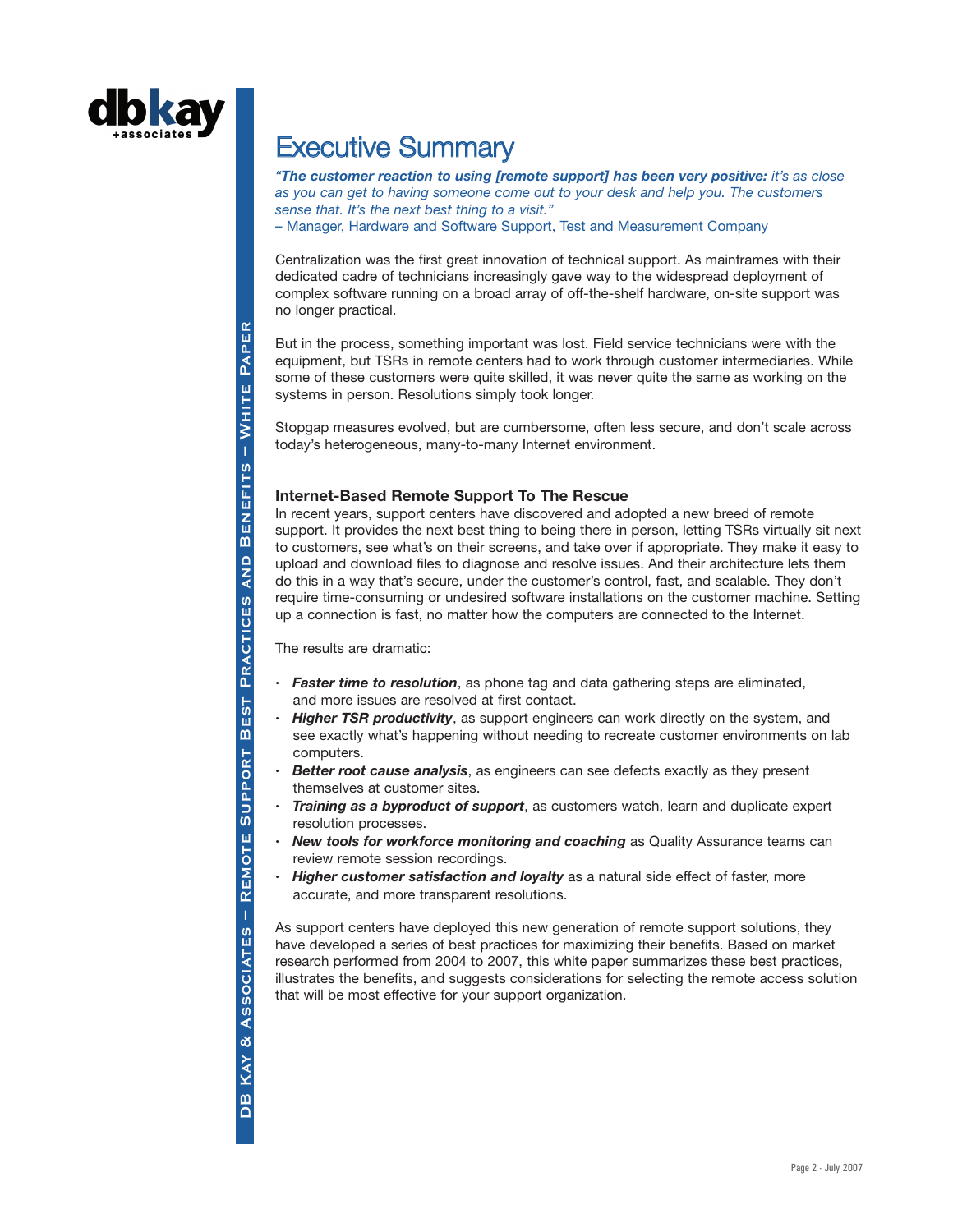

# The Remote Access Opportunity

### **The Challenge of Remote Support**

*"Customers unintentionally lie to us, because they don't understand the questions we're asking. In complex support, we really need to see what's going on."* – Manager, Support Center Tools, Enterprise Software Company

Over the past few decades, field service has gradually been replaced by the call center, which has itself evolved into the multichannel contact center. According to IDC, there are 2.5 million agents in 76,000 call centers in the United States alone, and a significant fraction of these provide technical support.

This is a natural outgrowth of the personal computer and Web revolutions, which deliver increasingly sophisticated computing with off-the-shelf desktops and servers. Unlike the mainframe days of old, when lab coat-wearing support experts were as much a part of a hardware installation as raised floors and disk farms, today's complexity lies in highly configurable integrated application suites. The complexity has migrated from hardware to software.

As computer scientists are prone to say, the only difference between software and hardware is that you can send software over a phone line. And so, as complexity moved into the software, it naturally occurred to vendors to provide support over a phone line, too. This translated into much lower costs and much higher scale for support.

But remote support has its drawbacks. Field service technicians were right there: they could listen to disk drive bearings, smell fusing components, and, most importantly, sit at the console and do what they needed to do to diagnose and repair their systems. In contrast, call center TSRs found themselves having to work blind, like an air traffic control center talking an untrained pilot in for a landing. With less technical customers, TSR and customer alike were even more frustrated and less likely to successfully resolve the issue.

Remote support provided efficiency, but made it much harder to provide fast and accurate resolutions. Clearly the market needed the efficiency of the centralized support center with the immediacy of field service.

# **First Steps to Remote Access**

*"It used to take literally hours to remote connect, from setting up a modem, opening holes in the firewall, installing PCAnywhere, etc. There were ways of doing it, but it would be terrible—making arrangements on the customer site, going to a separate PC, and so on." –* Manager, Support Center Tools, Enterprise Software Company

The first relief from the challenges of supporting products remotely came from a surprising source: IT server management. People running racks of PC-based servers needed a way to log in to them and manage them without having a separate screen for each PC—as a matter of fact, without leaving their desks. This need was intensified by the GUI nature of these PC server environments: no longer could the IT user simply have a command line connection to their servers—they had to see what was on the "screen," even if the machine didn't have one. As a result, developers created a series of utilities to allow one computer's screen to be displayed in a window on another computer, the most widely adopted of which were PCAnywhere and various versions of VNC.

Organizations supporting complex products immediately started using these applications to see what their customers were seeing. While they did help, they did so in a way that wasn't scalable, efficient, or secure. This is because these products were designed to be used inside a single local area network (LAN)—from an IT staff member's PC to a server. This architecture resulted in serious issues when used for support: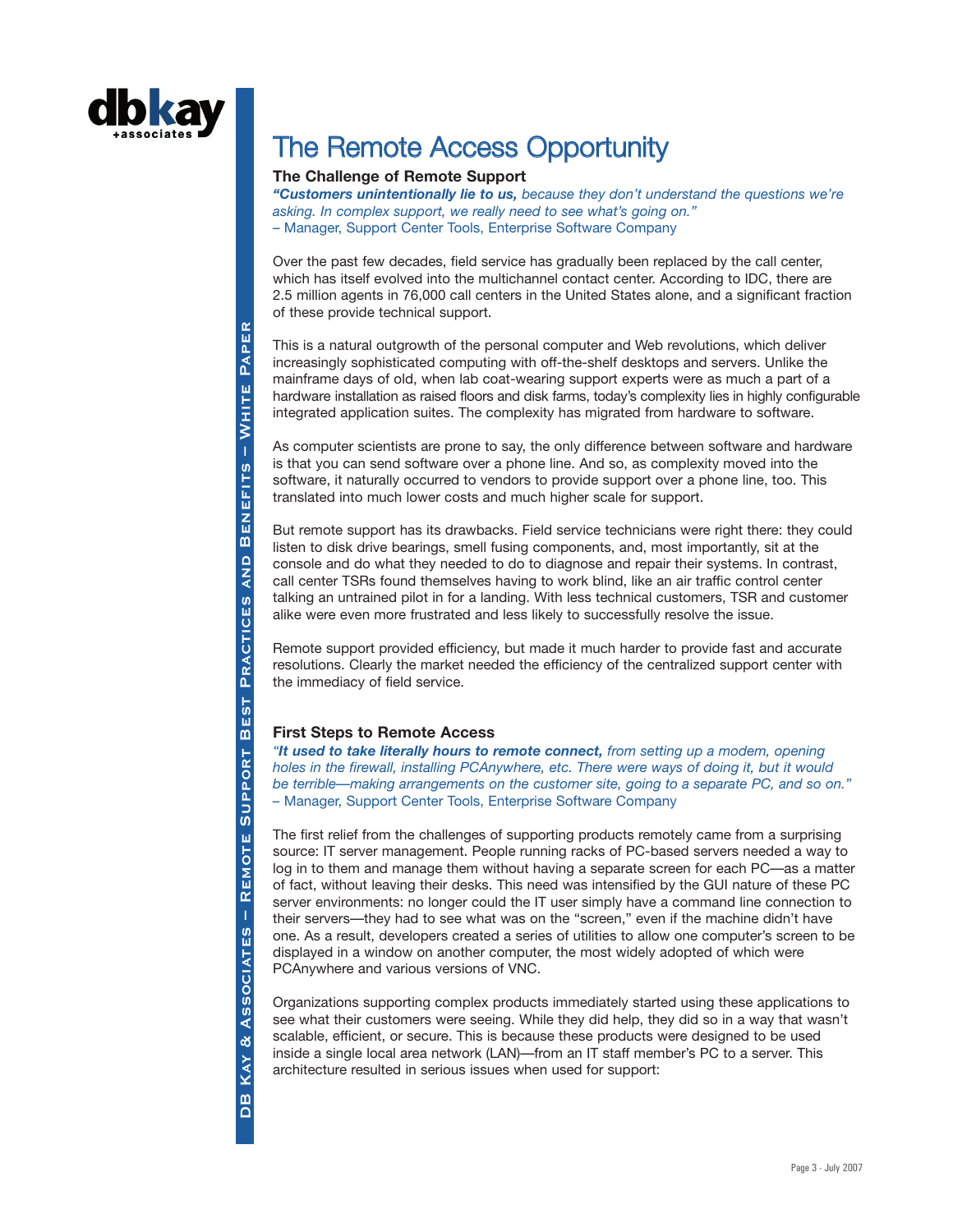

- 1. *Customer-side footprint.* Applications like PCAnywhere required customers to install software on their systems to allow the TSR to connect. At best, this was a time consuming step; at worst, this was impossible because of locked down machines and IT policies designed to manage configurations and avoid malware.
- 2. *Performance requirements.* Being designed to work over a high-speed LAN, legacy systems assume levels of bandwidth and connection reliability that is not universally found across the Internet. As a result, they often drop connections and provide frustratingly slow screen refreshes.
- 3. *Security and Compliance issues.* Perhaps the most significant drawback of being designed to work on a closed connection is that these systems communicate over proprietary ports—ports that aren't generally open in security-conscious networks. As a result, these legacy remote access solutions require IT to open holes in the firewall. Many compliance regimes (such as HIPAA, SOX, and PCI) and good security practice simply won't allow these compromises in the firewall.

As TSRs and people being supported increasingly work in disparate locations—distributed work environments, home offices, on the road, through wireless, and so on—legacy LAN-based approaches to remote access like PCAnywhere and VNC aren't a practical approach to delivering support. A new solution, architected for the Internet, is required.

### **The Internet-Based Remote Access Revolution**

*"In the 1990s, companies would look for some way to see what was happening in an organization. Those were the days of PCAnywhere and solutions like that…but, there was no universal tool to use in all cases with all customers. I needed a universal remote access solution."*

*–* Director, North America Technical Support, Enterprise Software Company

Given the clear demand for scalable, high-performance, and secure remote access solutions that are at home in the chaos of connections that make up today's Internet, vendors are now delivering a new class of Internet-based remote access solutions for support. As Gartner describes the space, "an emerging alternative exists in Web-based, browser controlled sessions for one-to-one or one-to-many sessions."

Unlike LAN-based legacy solutions, Internet-based solutions are:

- **·** *Browser-based***.** This means they communicate over standard secure web ports that are already open in the firewall. It also means that no application needs to be downloaded to the machine receiving support.
- **·** *High-performance.* Taking bandwidth in sips rather than gulps by using smarter algorithms for packaging and sharing data, Internet-based solutions are not only faster over any kind of network but also more resilient to packet loss, temporary loss of connections, and the other realities of today's Internet.
- **Secure.** Using the same secure web protocols that drive billions of dollars of financial transactions and Internet-based Virtual Private Networks (VPNs), Internet-based remote access solutions are secure, permissions-based, and give granular control over the level of access the supported system provides.

They become, in effect, a universal remote access solution that allows support professionals to be virtually beside all of their Internet-connected customers.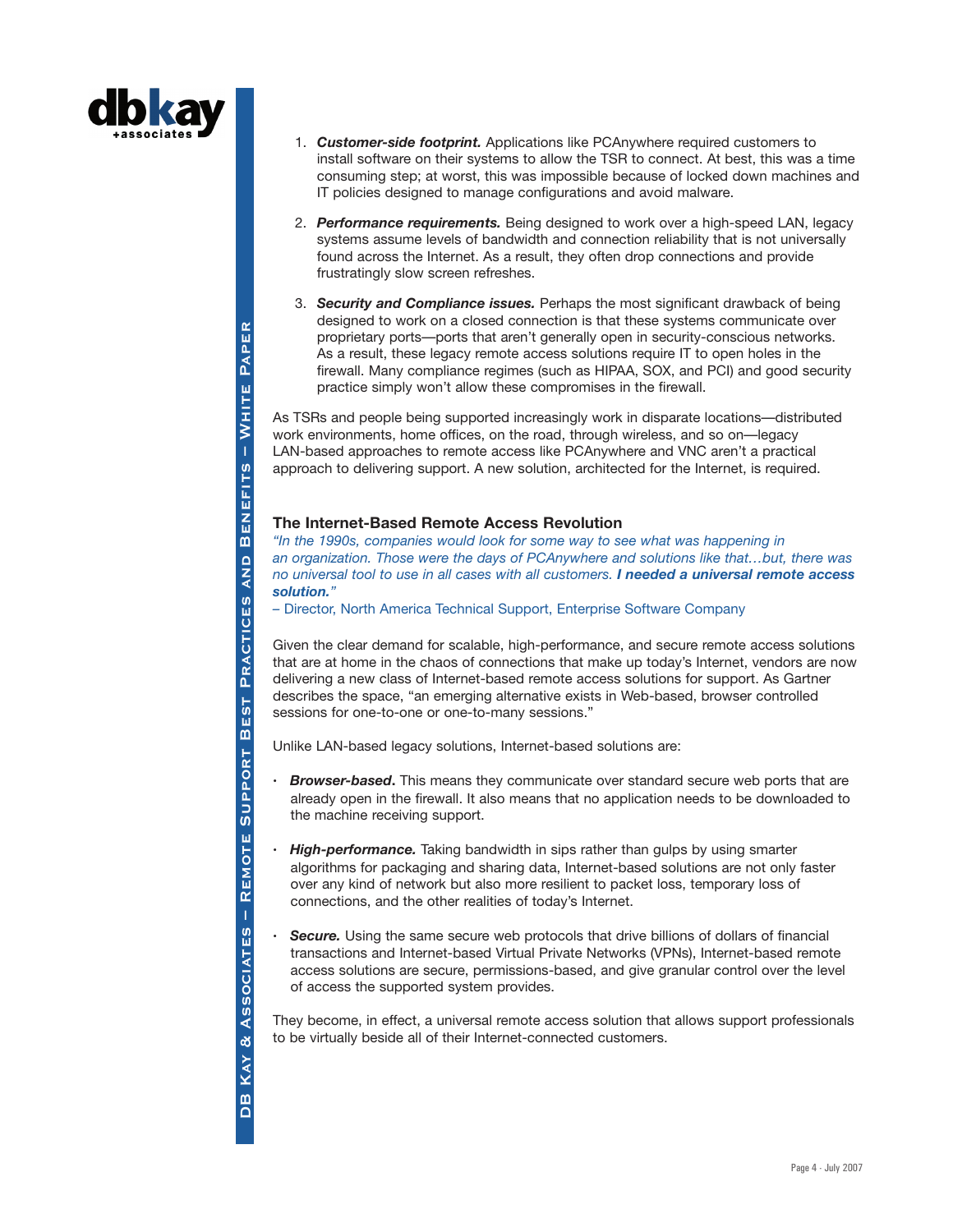

### **Today's Market for Internet Remote Access**

*"Why did I consider a remote support solution? Survival, mostly…it's pretty much impossible to do what we do without it."*

*–* Director, North America Technical Support, Enterprise Software Company

Given the market demand for practical remote access solutions, it's no surprise that the market has established itself quickly. Gartner notes that the overall market for collaboration solutions, including remote support, will exceed \$1B of new license sales by 2008. A quick Google search on Remote Support will return tens of companies offering products in the space; industry analysts peg WebEx in the number one position.

A small sample of the organizations using Internet remote access include:

- 
- 
- 
- 
- 
- **·** Documentum **·** Toshiba
- **·** Epicor
- **·** Agile **·** Genesys
- **·** Avaya **·** Lawson
- BEA **·** Manugistics
- **·** Cognos **·** Mercury Interactive
- **·** Convisint **·** PeopleSoft
	-

Gartner estimates the overall market for collaborative solutions is growing at a compound annual growth rate of over 17%—a standout in today's high-tech economy.

WHITE PAPER DB KAY & Associates – Remote Support Best Practices and Benefits – White Paper **Remote Support Best Practices and Benefits – White PaperBENEFITS** DB KAY & ASSOCIATES - REMOTE SUPPORT BEST PRACTICES AND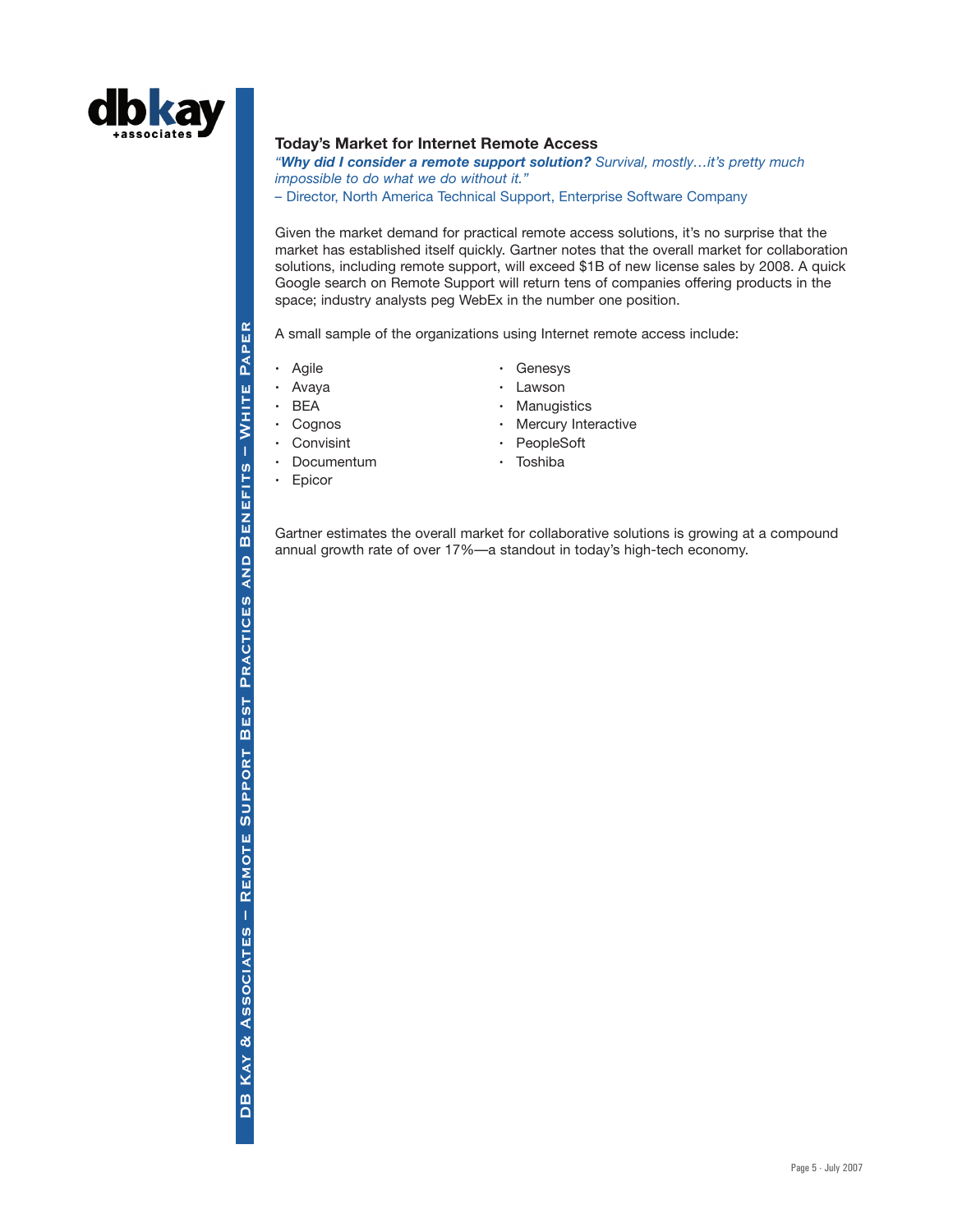

# The Business Case for Remote Access

*"We haven't missed an SLA in two years. [Remote support] is a big part of that."* – Manager, Hardware and Software Support, Test and Measurement Company

The business case for remote access is based on its ability to make resolution faster and more accurate. Fast and accurate resolution increases customer satisfaction (and, more importantly, reduces dissatisfaction), which in turn increases loyalty. It also takes less time from TSRs, increasing their productivity and support center efficiency. And, a key source of value is the ability to drive to resolution over the course of a single, interactive session. By avoiding the telephone tag frequently required by complex diagnostic processes where settings and logfiles are gathered, sent to the support center, and then used to replicate an environment there, an incident that might have taken days of email and phone sessions to resolve can often be closed in real time.

### **Reduced Support Costs through Increased Productivity**

*"On typical highly complex cases we deal with, we can move from 2 or 2 ½ hours to about 35 minutes…at today's run rate of 1200 sessions per month, this translates to an annual savings of nearly \$600,000 and an ROI in excess of 700%."* – Manager, Support Center Tools, Enterprise Software Company

*"In the first year, the issues that were taking four hours of analyst effort were now taking 20 minutes."*

– Director, North America Technical Support, Enterprise Software Company

According to research by the Service and Support Professionals Association, over 80% of the cost of support is consumed in actually resolving customer issues—more for complex issues that extend past the first contact. As support centers find their budgets increasingly squeezed, the single highest leverage action they can take is to make their TSRs more efficient.

Listening to support calls, it's striking just how much of the time spent on the phone is taken up with understanding the problem statement, getting the exact error message, getting configuration information, and then guiding people to apply the fix correctly. And a huge driver of off-the-phone time is spent in the lab, attempting to recreate the problem presented by the customer.

Because remote support allows TSRs to see what's happening first hand and take corrective action, the time spent on the phone can be shortened dramatically. And because the work is done on the machine with the problem, time is saved in the lab—and in tracking down the differences between the lab and customer environment.

The result is that a sizable number of calls require far less TSR effort, freeing them up for other customers.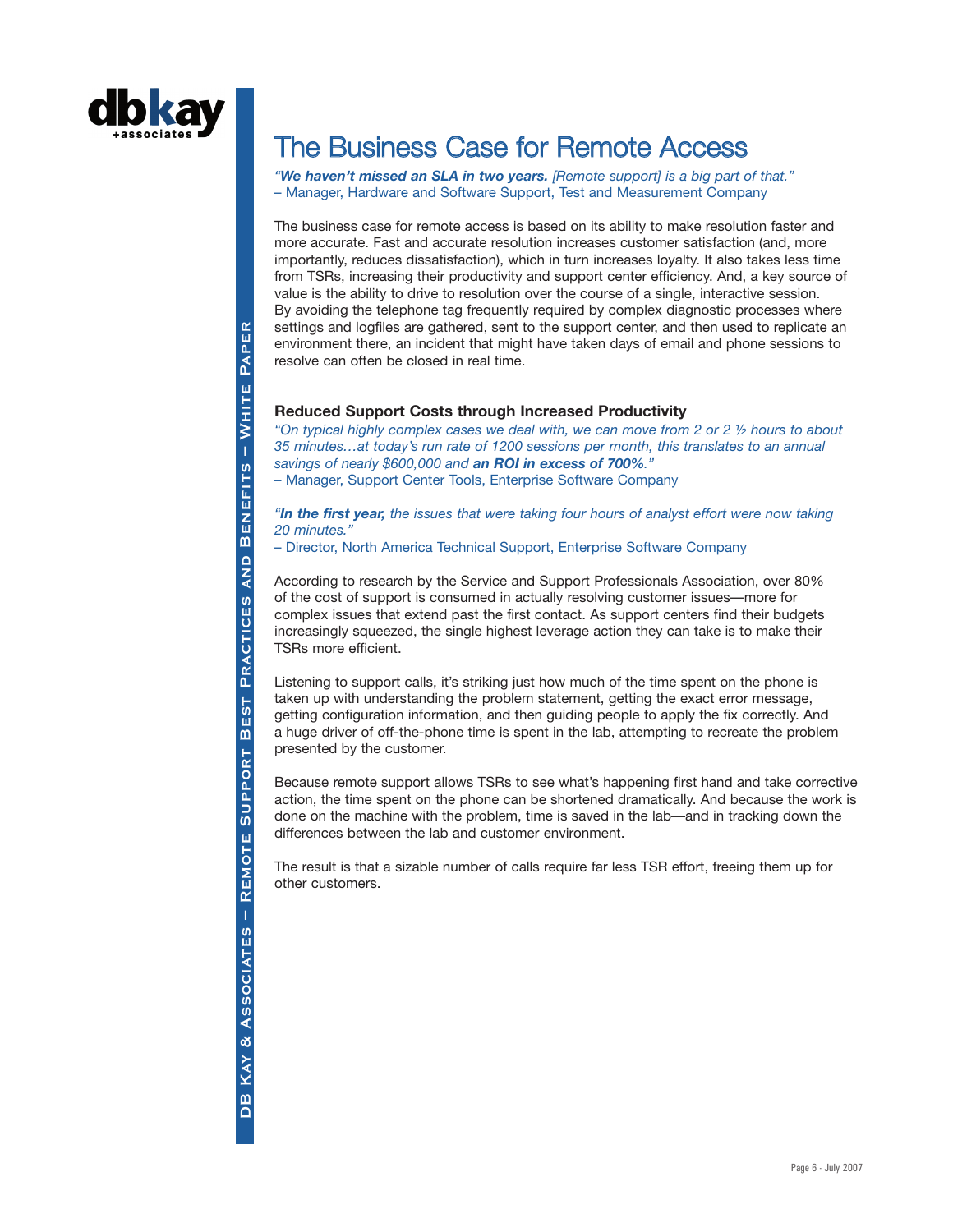

# **Reduced Time to Resolution**

*"It's faster to use [the customer's system], not duplicate it…The engineers are saying that calls that took one or two weeks, elapsed, now take 30 minutes. We take out the phone tag, the email tag, and the turn around time, and just have the actual resolution time."* – Manager, Hardware and Software Support, Test and Measurement Company

*"We saw a 50% reduction in average close time in just a few months."* – Customer Service Coordinator, Professional Services Software Company

All support centers track time to close, and most pay attention to aging incidents. In some cases, long times to close happen for the "right" reasons—problems are very hard, engineering resources are required, or a new patch must be constructed. But in other cases, long times to close are a function of customers who are hard to contact, resulting in phone tag and delays in taking the next step in the resolution process.

Because Internet-based remote support eliminates many causes of phone tag, it makes it more likely that resolution will be reached in a single interaction—or at least in fewer iterations. This means that, especially for those customers who are hardest to reach, time to close diminishes significantly.

In addition to increasing customer satisfaction, shortening close times reduces the number of incidents requiring costly management attention or time-triggered escalations. It also helps organizations meet their operational metric objectives and their customer SLAs.

## **Increased Customer Satisfaction and Loyalty**

*"Before, it would take a day or a couple of days to help the customers. But the customers needed help right away. So, the top level driver for remote access was customer satisfaction via a timely resolution of the problem. Cost savings was a nice second benefit….Our customer satisfaction scores have gone up by 12%."* – Customer Service Coordinator, Professional Services Software Company

If customers had their way, they'd never talk with anyone in the support center: their products would just work and it would be obvious how to use them. If they do have to talk with support, they're already frustrated—frustrated with the product, frustrated with being on hold, frustrated from failed self-service attempts, frustrated with the entitlement process, and perhaps even frustrated with themselves for not being able to solve their own problems.

The last thing customers need is more frustration. All they want is a fast and accurate resolution.

But consider what generally happens next in complex support:

- 1. Customers have to explain their situation, often to several different people.
- 2. They are assigned "homework:" they have to gather up configuration files and data on behalf of the TSR.
- 3. They have to wait for a call or an email back while the TSR works through all the information.

If the customer-provided data is wrong or incomplete (and it often is, despite the customer's best intentions), then accurate resolutions are hard to come by. In any event, the phone tag and back and forth conversations take time. In short, the last thing the resolution will be is fast and accurate.

Frustrated customers aren't satisfied customers. Dissatisfied customers are almost never loyal customers. And, according to research by loyalty guru Frederick Reichheld, loyal customers are the single most important factor to corporate profitability.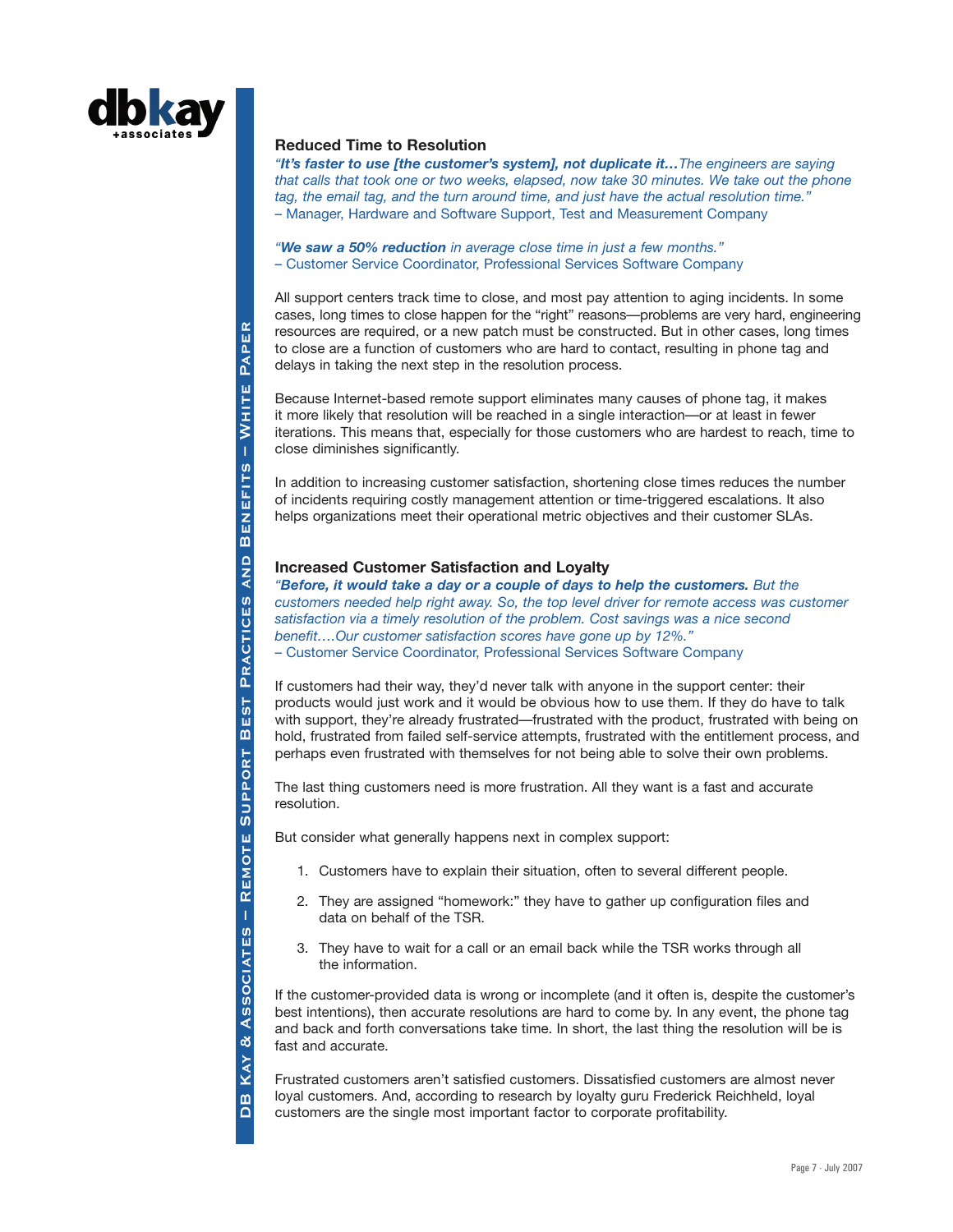

With remote support, the situation is different. Customers can show, not tell, which is much easier and less threatening. The TSR has to do the "homework." And issues are more likely resolved during one friendly, collaborative call.

Additionally, remote support session recording provides a new way for leaders and QA teams to review and improve customer interactions.

The result is that remote support users have higher satisfaction, but more importantly higher loyalty. Because of the increased transparency of remote support—the customer sees exactly what the TSR is doing—there's a greater comfort level with the value of support. Renewal rates, repurchase rates, and recommendation rates all increase after remote support experiences.

## **Value-Added Support Services**

Maintenance and support margins are under increasing pressure from buyers who no longer see the value in paying a high percentage of their license price for remedial (break-fix) support. Industry leaders are developing new offerings that increase the value customers receive from their products and shorten their time to value. SSPA calls these new revenue-bearing offerings "value-added support services."

Remote support is a great candidate for value-added support, especially when combined with priority queues managed with a web-based "click to connect" contact distribution system and managed services (like configuration health checks and scheduled maintenance). Customers perceive real value from remote support, so they're willing to pay extra for it. But, nicely, remote support technology reduces the provider's cost. It's a win-win.

DB KAY & Associates – Remote Support Best Practices and Benefits – White Paper PAPER WHITE  $\overline{1}$ **<u>in</u>** 上三四乙四  $\overline{m}$ **AND PRACTICES** REMOTE SUPPORT BEST DB KAY & ASSOCIATES -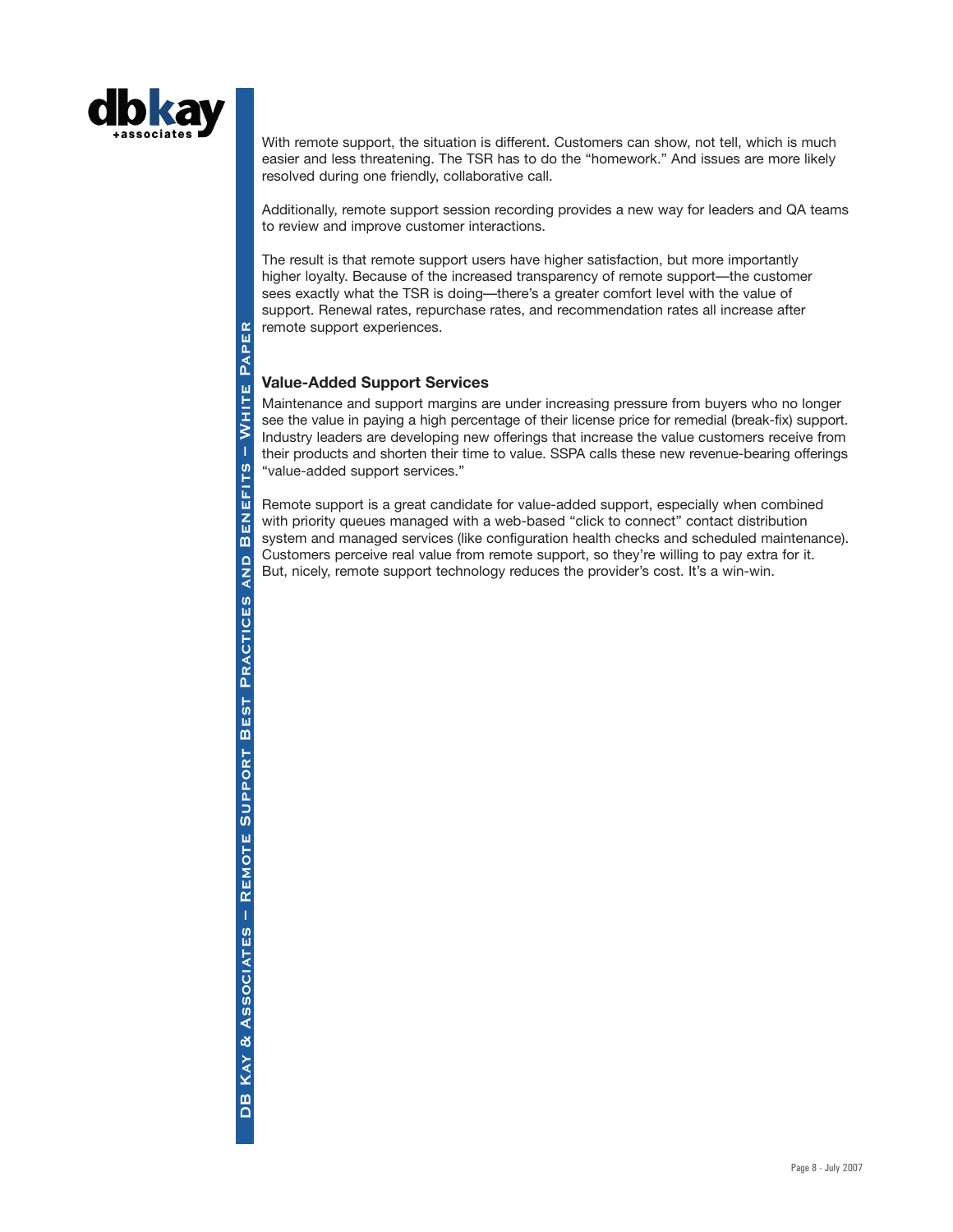

DB KAY & Associates – Remote Support Best Practices and Benefits – White Paper

REMOTE SUPPORT BEST

& ASSOCIATES -

KAY<sup>1</sup>

 $\mathbf{B}$ 

**Remote Support Best Practices and Benefits – White Paper**

PRACTICES

**QNA** 

PAPER

WHITE I

**BENEFITS** 

# Best Practices for Using Remote Access

We have seen the market imperatives for Internet-based remote access in support and its success in the market. We've also examined the key ROI factors for remote access solutions. Based on the successful adoptions across the industry, we'll review the best practices that have emerged for maximizing the business benefits of remote access.

### **Gaining Acceptance From Your Technical Support Team**

*"We've rolled out a number of different technologies over the years. There's always some growing pain—analysts don't immediately see the benefit. Remote access was different: there was an immediate impact, so this was the easiest adoption we've ever had."* – Manager, Escalation Team, Business Intelligence Software Company

*"Once analysts start using it, it's a tool in their tool bag and they don't want to give it up."* – Director, North America Technical Support, Enterprise Software Company

Often tool initiatives for support centers seem to consider every stakeholder but the actual user! Shareholder value, customer satisfaction, average handle times, IT requirements, and more are considered, but usability and fit with the TSR's workflow are sometimes ignored. When the finding comes back that "they're just not using it," management shows its whip hand and resorts to threats. But browbeating already-pressured knowledge workers into using tools that don't seem designed for their needs makes a bad situation worse, and the initiative's inevitable failure is blamed on technology, stubborn staff, and anything but the real culprit: lack of effective change management.

Here are proven approaches for encouraging TSR acceptance:

- 1. *Involve TSRs in the planning process.* TSRs have a lot of windows open on their screens today, and they're not going to assume that adding another one to the list is in their best interest. By including TSRs in the planning process for a remote support effort, you'll make sure their concerns and needs are addressed in the project. You'll also capture some of the best sources of insight about what will and won't work during real calls with real customers. Finally, you'll have created ownership and buy-in: remote support won't be something that "they" are foisting on "us."
- 2. *Grow the ranks by invitation, not fiat.* Although you can be more subtle than Tom Sawyer was in getting his friends to paint his fence, it's always better to encourage people to opt-in to a program rather than to order them to start using a tool. The excitement a by-invitation-only core team can generate and the cachet of being an "insider" will encourage others to want to be part of the next wave of the roll-out.
- 3. *Consider WIIFM.* When talking with TSRs about remote access technology, remember that everyone wonders "What's In It For Me?" Lower average handle times or time to close are important to TSRs, but on a personal note they'll care more about being able to appear smart and effective to their customers and avoiding the frustration that comes when customers can't give them the information they need to do their jobs.
- 4. *Find and persuade the influencers.* Every support organization has its informal influencers: experts whose opinions on tools (and most everything else) are respected by the rest of the organization. These are the people who may be most concerned about change. Making a special effort to reach out to show how remote access makes them more effective, but doesn't diminish the importance of their skills and expertise, is critical to avoiding a silent rebellion.
- 5. *Celebrate the wins.* When remote access helps TSRs and customers, make sure that everyone knows. We are persuaded more by stories than by facts; if TSRs have good experiences, they make compelling stories that can make the benefits of remote support real to others. Invite TSRs who have had customer wins to tell the rest of the organization about it in whatever forum suits their styles and the organizational culture best.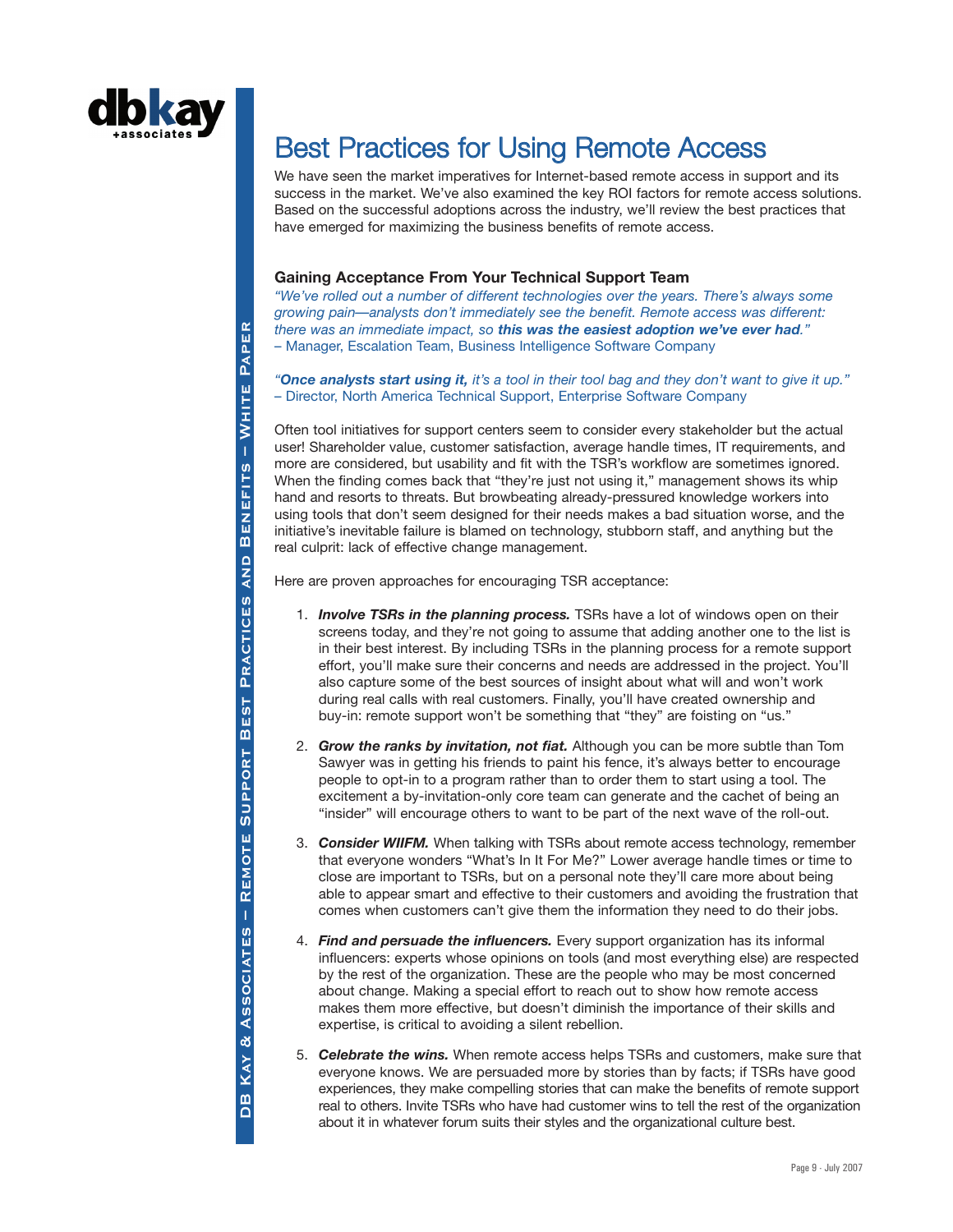

#### **Gaining Acceptance From Your Customers**

*"The customers ask for it by name. 'Can't you WebEx? We don't have much time.'"* – Director, North America Technical Support, Enterprise Software Company

In general, customers who are calling or creating a technical support incident are in pain. This means that their willingness to try techniques that lead to resolution is high. So the kind of privacy concerns that might come up in responding to an online survey or filling out a marketing form aren't usually roadblocks to the adoption of remote support. (Security officers and IT departments can be a different story: they need special resources as discussed below.)

Still, it helps to have set end-user expectations before the "OK to start sharing?" button appears on their screen. Support organizations should:

- 1. *Publicize the benefits of remote support in advance.* Before the first remote session starts, let customers know what it is, what's in it for them, and where they can find more information. Give them the opportunity to discuss concerns before they're on a call. This can be done through newsletters, opt-in email, the support web site, user group meetings, and account manager discussions with strategic customers.
- 2. *Prepare TSRs to answer questions and deflect objections.* TSRs need materials whether scripts, bullet points, FAQs, or a knowledge base article—to help them explain the benefits to customers and overcome likely concerns about security, compliance, privacy, and changes in the resolution process. TSRs should be coached to answer customer questions based on their needs and interests ("we'll waste less of your time") and not their own ("I don't have to wait for you to look things up for me.")

Questions to cover include "can you take files from my machine?" "can you put viruses on my machine?" "will your software stay on my machine and monitor my actions?" "will this cause trouble for a HIPAA / SOX etc. compliance audit?" "how do I explain this to my Chief Security Officer?" "is this spyware?" and "does this cause a breach in our firewall?"

- 3. *Be crystal clear about the opt-in nature of remote support.* Support organizations should help customers understand that remote support is an option, not a requirement, and that they only need to grant specific rights for specific applications—it's all under the customer's control.
- 4. *Provide resources for Security officers and IT departments.* Leading organizations provide white papers and detailed security information on their web site or customer extranet to help technical people at customer sites evaluate the security of the remote access solution. Ideally, this is backed up with internal expertise and, as a last resort, a conference call with the vendor. Vendors should provide customers with a template white paper that can be customized and branded for the specifics of the implementation.
- 5. *Use remote support only when it's most effective.* Although customers who have experienced remote support might want to use it in all cases, support organizations should carefully evaluate when and how it's used. If two or three simple questions are all that's needed, the overhead and cost of setting up a remote session isn't justified. By using remote support only when it's the smart thing to do, support organizations raise its value in the eyes of the customer.
- 6. *Consider charging a premium for remote support.* Customers who are asked to pay for a value-added service are more likely to see benefits in it, and to advocate with other internal stakeholders.

DB KAY & Associates – Remote Support Best Practices and Benefits – White Paper PAPER  $-WHITE$ **BENEFITS** PRACTICES AND REMOTE SUPPORT BEST & ASSOCIATES -**KAY** DB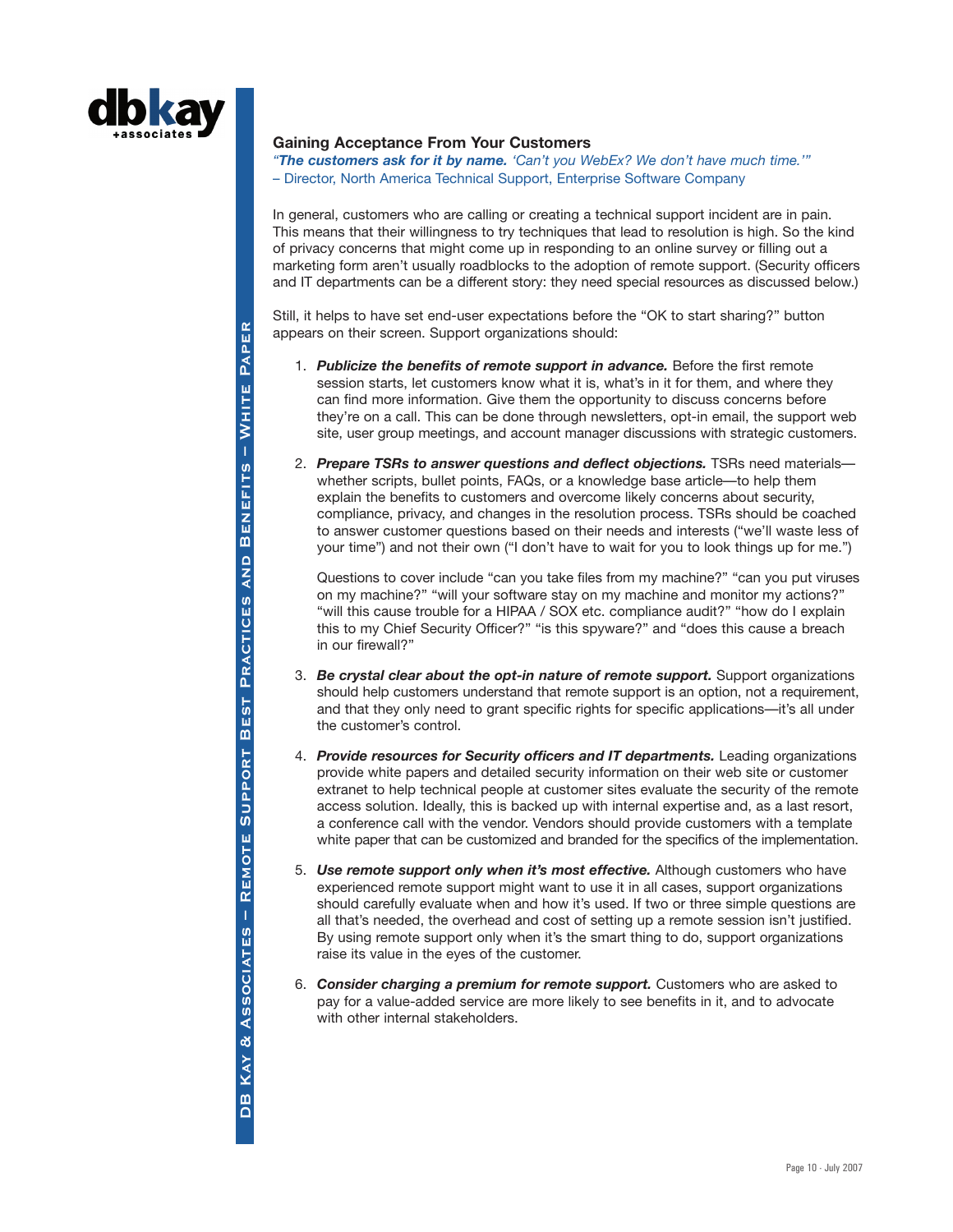

#### **Capturing Defects**

*"Session recording is very beneficial if we're dealing with a possible defect that we can't duplicate in house but that does happen on the customer site. You now have a template for a possible problem…We're getting more requests from Development to set up a remote access session, if there's an escalation."*

– Manager, Escalation Team, Business Intelligence Software Company

One of the most time-consuming tasks for escalation groups is submitting defects that pass muster with a skeptical engineering department. Recreating a customer defect on a lab system can be a laborious process, and sometimes isn't even possible. Yet, engineering groups need to see the problem at work before they'll take the defect.

Advanced Internet-based remote support solutions have a special feature that can avoid this problem: session recording. If a problem exists on a customer system, the escalation engineer can explore that system with the customer and record the session. Attached to a defect record, this recorded session is a nearly painless way to give engineering the information they need. It also eliminates a task TSRs truly despise: creating screen shots.

Some organizations go even further and include engineering on remote support sessions when a defect is suspected. If the Internet-based remote support solution supports it, the TSR and development engineer can trade control back and forth, jointly exploring the customer's system.

### **Integrating Remote Support in the Workflow**

*"We've integrated remote access into our electronic support channel—it's literally three clicks to get connected. This can happen in less than a minute."* – Manager, Support Center Tools, Enterprise Software Company

Experience has shown that support tools that aren't seamlessly integrated into the customer and TSR experience are rarely used. Remote support should be integrated with:

- **·** *CRM and the customer data repository***.** TSRs should be able to launch a remote session directly from the customer data without retyping any information.
- **·** *Electronic incident workflow.* If the customer can create an incident online, that incident should also allow TSRs to launch an immediate session. Or, better still, if a "click to connect" feature inside a web-based chat or contact distribution system is available, the session can be created with a single click. For more on "click to connect," please see our paper, "From 'Call Routing' to Real-Time Customer Success: Web-based ACDs and the Multichannel Support Center."
- **The knowledge base.** If a customer support interaction results in knowledge that should be captured in the knowledge base, then the remote session should be saved as a way to jump-start the knowledge creation process. In some cases, sessions can themselves become multimedia components of knowledge.

## **Training in the Support Process**

*"Remote access sessions are also a training opportunity for teaching people how to debug."* – Manager, Support Center Tools, Enterprise Software Company

In the same vein, support organizations should realize that each remote access customer interaction is a training opportunity—a way to show customers how to solve their own problems and do more with their software. Some people learn better by hearing things, others by seeing, but all learn best when the experience combines seeing and hearing and participating, as happens in remote support.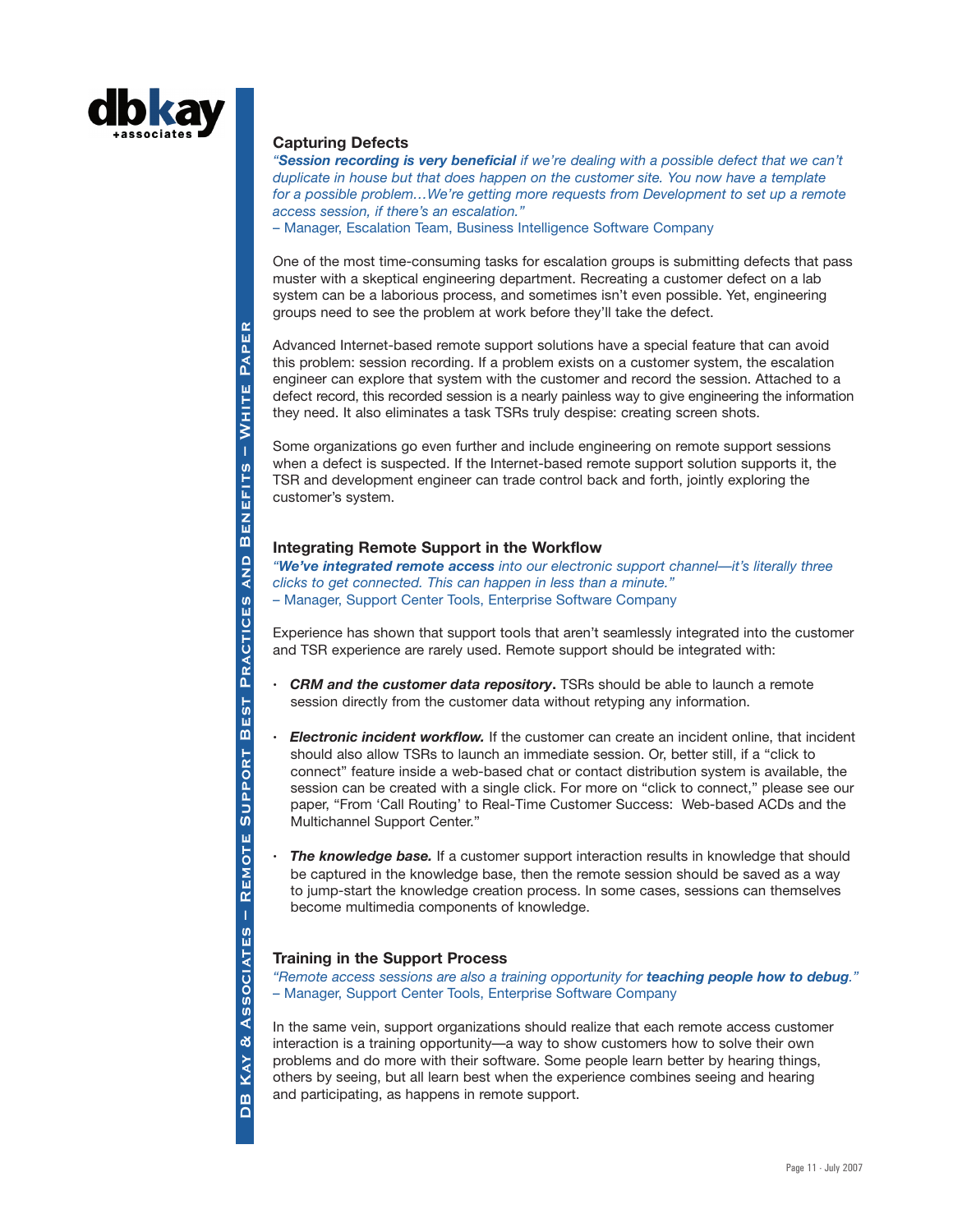

Support organizations should be careful in drawing a clear line between support and training offerings. Adopters of remote support advise that customers really enjoy training delivered through remote support, and it's easy for a legitimate "how to" support incident to extend to value-added training. Properly packaged, remote support technologies rapidly turn into a platform for value-added training, system management, or other services.

### **Driving Self-Service by Example**

*"We expected we could drive self-service by showing customers how to do it when they called, but we expected we'd have to invest a little extra in those calls. We were right about driving self-service, but in fact the customers' being able to see the screen shortened the calls."*

– Director, Technical Support Group, Network Equipment Company

Support organizations that have invested in sophisticated self-service web sites often find themselves at a loss when it comes to driving its adoption. Traditional marketing and "hold-vertising" (on-hold announcements) only go so far, especially when customers have had bad experiences on older versions of the site or with other companies' self-service offerings.

Some support leaders enjoy great success in driving self-service by showing customers how it works when resolving their incidents. Turning around the normal remote access paradigm, the TSR shares his or her web browser with the customer. (Internet-based remote access makes it easy to do this, since it's all browser based—no software installation is required.) The TSR then goes to the self-service site and shows the customer how to resolve the issue using on-line resources. The customer leaves with a new competence—and confidence—in the self-service tools.

One organization that tried this approach expected call handle times to increase, but assumed the investment would be worth it in the long run as self-service adoption increased. They were surprised to see that, in fact, call times went down! As customers could see the information on the TSR's screen, they were triggered to collaboratively solve the problems with the TSR. The particular customers in this case were quite technical, so the experience may not be universal, but it does show the power of the customer and TSR looking at and working on the same information.

PAPER DB KAY & Associates – Remote Support Best Practices and Benefits – White Paper **Remote Support Best Practices and Benefits – White Paper**WHITE **BENEFITS**  $\frac{D}{4}$ PRACTICES **BEST** REMOTE SUPPORT & ASSOCIATES -**KAY**  $\frac{1}{2}$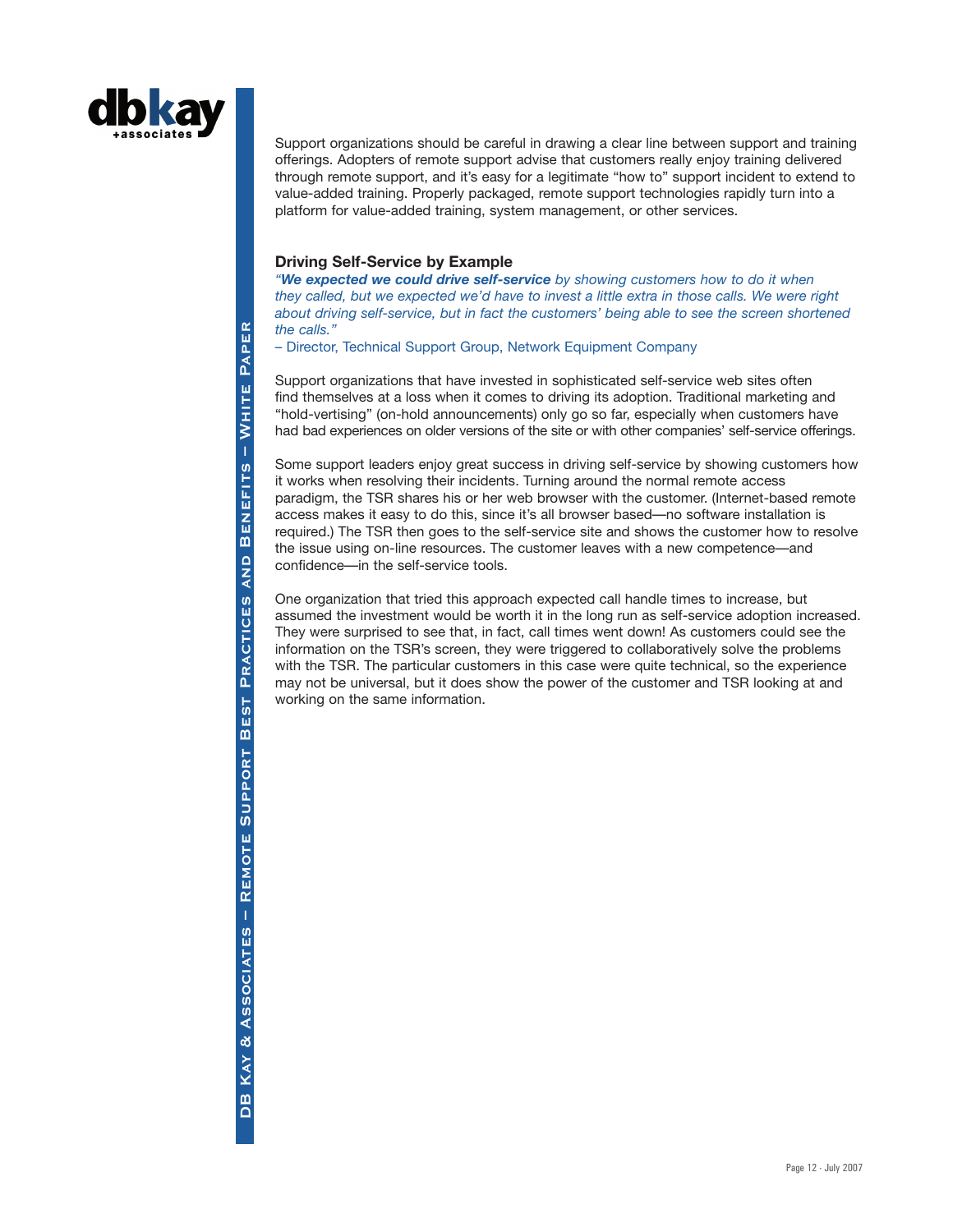

# Considerations For Selecting a Remote Access Partner

Once you have decided that an Internet-based remote access solution is the right approach, it's important to assess your goals to select the right vendor from the many that are out there. Among other considerations not listed below is whether your preference is for a hosted or a licensed technology provider. Licenses are appealing from a perceived security standpoint, especially for companies with sophisticated IT departments, but be aware of the costs of running highly available worldwide network operations from within your own IT environment.

## **Privacy Support**

*"It's technology that's secure and the customer is in complete control."* – Manager, Support Center Tools, Enterprise Software Company

The more certain customers are that their privacy is respected and maintained, the easier it is for them to adopt remote support. Key factors to consider:

- 1. *Fine-grain control.* Does the user have the option to grant or restrict specific permissions, such as viewing an application or operating an application? Can the user share only specific applications while keeping other activities on the screen private? This level of explicit control reassures users.
- 2. *Thin client.* Does the application require a troublesome installation on the customer's machine, or can they simply open a web browser and start sharing their system? Downloaded applications raise concerns about privacy, especially in this day of disguised spyware.
- 3. *Encryption.* Does the system use certified encryption, ensuring the privacy of the data as it traverses the Internet? Is it encrypted at every stage from the customer's desktop to the TSR's desktop?

If customers don't know enough to ask about these factors, educate them on why they are important to them.

## **Performance**

DB KAY & Associates – Remote Support Best Practices and Benefits – White Paper

**BEST** 

**SUPPORT** 

REMOTE

ASSOCIATES

 $\alpha$ KAY

 $\boxed{\mathbf{B}}$ 

**Remote Support Best Practices and Benefits – White Paper**

PRACTICES

**QNA** 

PAPER

WHITE

**BENEFITS** 

*"Over low bandwidth connections, such as ISDN, our old solution would sometimes just drop the connection or freeze. [Our Internet-based remote access solution] works well with low bandwidth—really great."*

– Manager, Technical Support, Managed Service Provider

Today's Internet and distributed work environments provide a challenge for streaming media, as anyone who has streamed video can attest: sometimes it works great, and sometimes it doesn't.

A remote access solution should work well in low and high-bandwidth environments, not falling over when run across dial-up lines, high latency two-way satellite links, wireless LANs or WANs, or simply congested Internet links. It should provide good screen refresh rates, and not hang when packets are momentarily delayed.

As applications get more sophisticated—and larger—ideally core features should download in a single, small, package, allowing extended features to be downloaded in the background for use when needed.

Another aspect of performance is platform support. Remote support should work across not just popular versions of Windows, but also Mac OS as well as common varieties of Linux and Unix.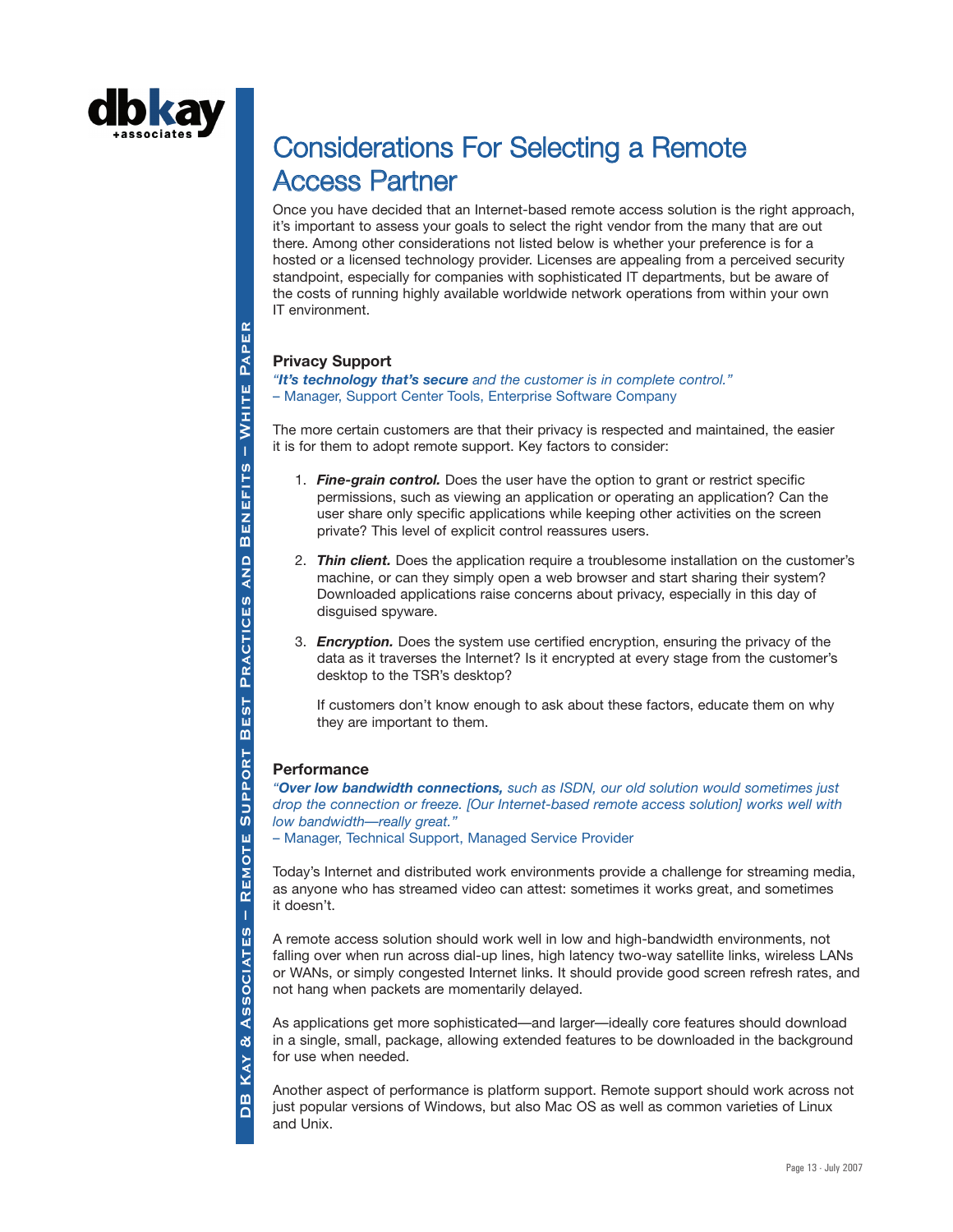

#### **Click To Connect**

*"We've also deployed a click-to-connect and WebACD solution. One of the good things about this is that it's streamlined the process of starting up a remote support session. There's skills-based routing, and we can transfer if we need to. Our clients are spoiled!"* – Member of Technical Support Staff, Enterprise Application Developer

Ideally, secure chat and contact distribution is included as a feature in the remote support application. Both leverage a secure messaging infrastructure, and both work together to shorten the time required to resolve issues. Also, they can be used together to provide a low-cost premium service option that can drive additional maintenance and support revenue.

## **File Transfer Capabilities**

*"We also use the file transfer capabilities as a more secure way of delivering files. Some of our customers can't go to an FTP site or open an email attachment. It works great."* – Manager, Escalation Team, Business Intelligence Software Company

Once a customer problem has been diagnosed, it's common that the resolution includes moving configuration, data, or executable files to the customer's machine. Many TSRs use email today, which has some serious restrictions: it doesn't support complex file transfers with many files going in many locations; it requires the customer to distribute the files; and it's not auditable.

Support organizations should consider a secure, auditable, and highly flexible file transfer utility to be a key functional component of a remote access solution, and should make sure that customers and TSRs are comfortable using it. Remote file management substantially extends the benefits of remote access.

# **Certified Security**

*"There were initially customers who were concerned about security, but we've worn them down with facts and logic, answering their queries confidently. Every customer has been convinced.*

*The key with customers: there's no Internet traffic going in, unlike the traditional remote control system. The old model is that the engineer is going through a hole in the firewall. [Internet-based remote access] solutions are a completely different paradigm, where the client is in charge. The client initiates everything."*

– Manager, Technical Support, Managed Service Provider

When evaluating the security of an Internet-based remote access solution, the following factors should be considered:

- 1. *No direct connection.* In a highly secure solution, there is no direct connection between the TSR and the customer machine. This is important, because a direct machine-to-machine connection is easier to hijack. The most secure solution is to have each machine initiate a session with a common set of network services in a physically and logically secure location, and to have those services intermediate interaction between the two machines.
- 2. *Opt-in only.* Customers should have explicit control over each action and privilege that is granted to TSRs, with clear and intuitive messages explaining what rights they're providing. If a particular customer doesn't feel good about having a particular executable file placed on a machine, he or she should be able to block it without losing the other benefits of the session.
- 3. *Strong encryption.* Encryption should be at last 128 bits for practical insurance against cracking. A standard such as Secure Sockets Layer (SSL) should be used so that the protection afforded by the encryption is broadly understood.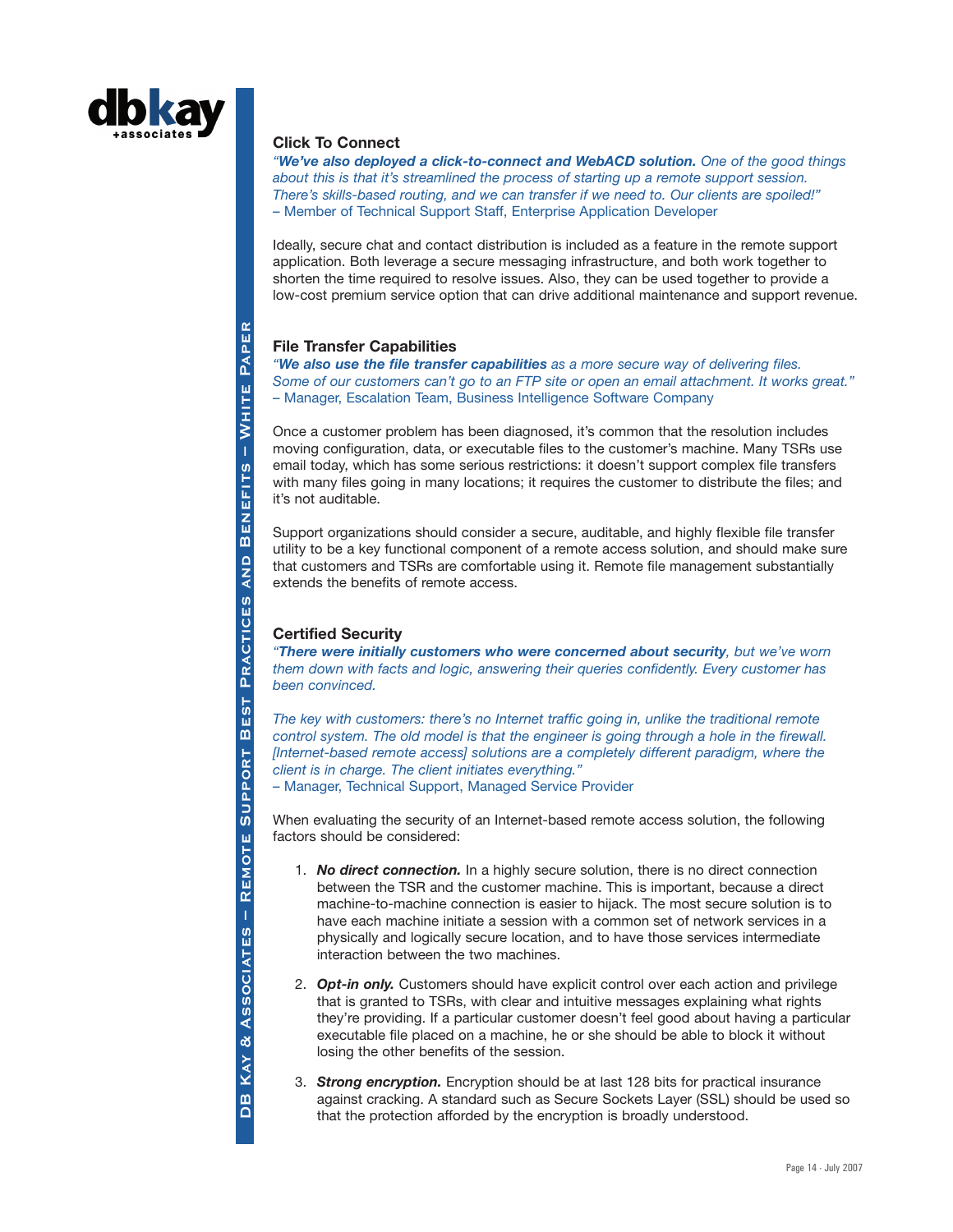

- 4. *Industry certifications.* Enterprises should look to certifying bodies such as WebTrust to ensure that the solution has met high, objective standards for security.
- 5. *Recording and audit trails.* All actions taken by the TSR—gathering files, sending files, and actions taken on the computer itself—should be capable of being recorded for later auditing. This implies session recording, as there is no other way of seeing everything done by the TSR. Session recording plus audit trails enables compliance with Sarbanes-Oxley, HIPAA, and other regulatory frameworks.

# **Conclusions**

*"Our clients really like it.* They want to show us first what's happening. 'A picture is worth a thousand words.' It's difficult being able to explain what's going on in the system without being able to really see it.*"*

– Manager, Support Center Tools, Enterprise Software Company

*"Our product is complex:* there are all kinds of analyses, parameters, things even RF engineers haven't heard of. You can take all these different measurements, make all kinds of graphs, plot data over maps, and it's hard to describe this kind of complex analysis over the phone. So being able to see what the customer is seeing? It makes things make much more sense*."*

– Manager, Hardware and Software Support, Test and Measurement Company

The very nature of being remote from the customer creates challenges for support centers. Long resolution times, wasted TSR effort, and many rounds of phone tag frustrate customers and drive up support costs at a time when budgets are under unprecedented pressure.

Internet-based remote access has become mainstream in the market because it provides support organizations with a secure, scalable solution that literally puts them on the same page with their customers. Rather than trying to talk customers through diagnostic procedures and imagining what must be on their screen, TSRs are able to see and guide the customer directly, collaborating on a fast and accurate resolution. TSRs no longer have to go to work wearing blinders.

Documented business results improve every quadrant of the support organization's balanced scorecard: financial performance, customer satisfaction and loyalty, process efficiency, and organizational capability. Perhaps most importantly, remote support simply makes support a better experience for TSRs and customers alike, while saving money in the process.

By following the best practices identified in this paper, and selecting a remote access partner after considering the requirements we've outlined, we predict your enterprise will experience these benefits, too.